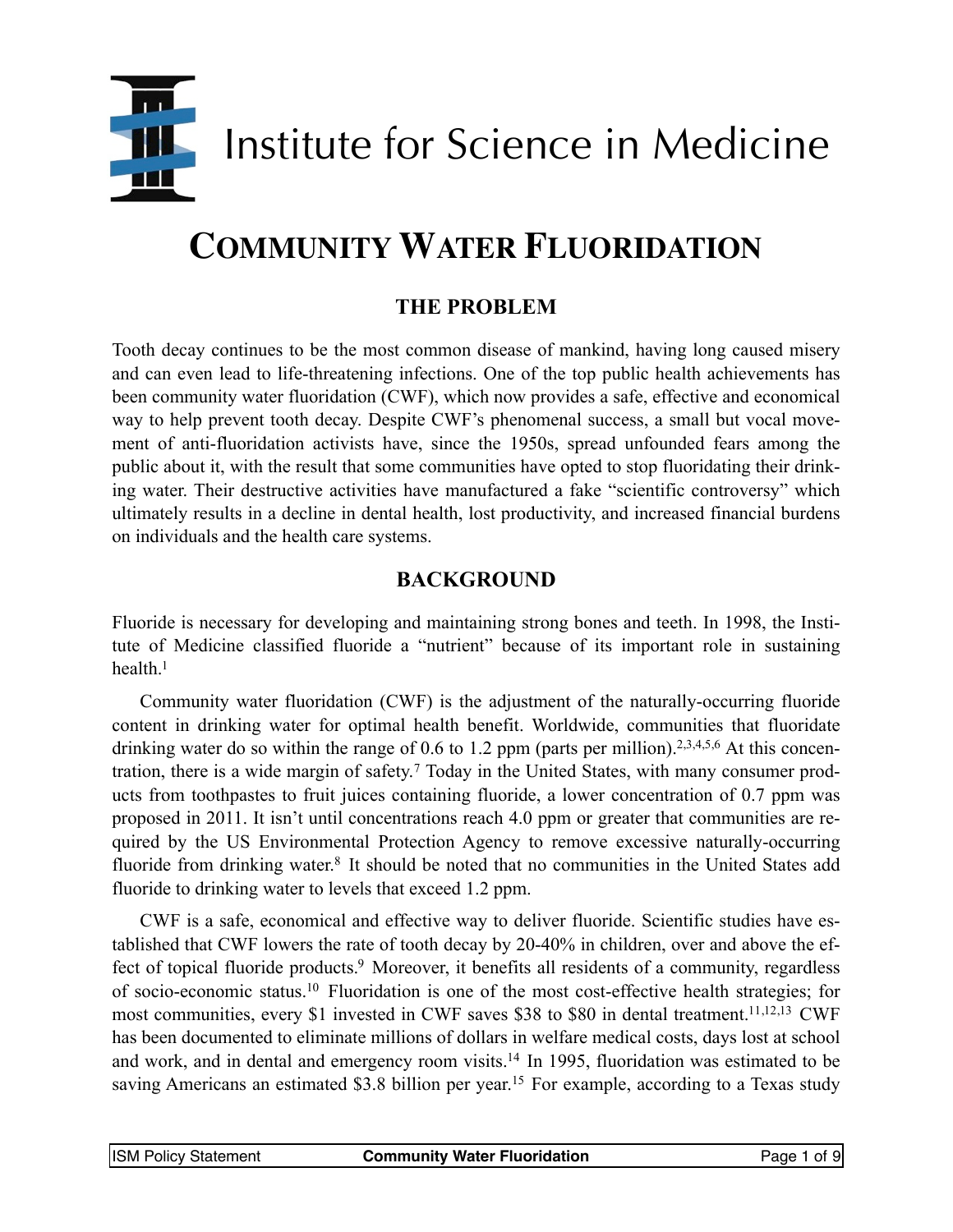published in 2000, CWF saved Medicaid \$24 per child per year.[16](#page-6-15) Research done in New Zea-land determined that CWF is cost effective for communities of 1,000 or more inhabitants.<sup>[17](#page-6-16)</sup>

The fluoride obtained from systemic sources actually becomes part of the tooth structure as baby teeth and permanent teeth develop under the gums of infants and children.<sup>[18](#page-6-17)</sup> These teeth are then considerably stronger and resist dental decay much better once they have erupted into the mouth. This protection, gained from getting fluoride from systemic sources, generally stays with the teeth throughout life.

Systemic sources of fluoride also benefit older children and adults. Fluoride from food and drink eventually ends up in a person's saliva. The fluoride in saliva constantly bathes the teeth so that the teeth are protected continuously through exposure to small amounts of fluoride. For those older children and adults fortunate enough to live in fluoridated communities, this constant protection of the teeth by saliva containing small amounts of fluoride is substantial. Through a process called remineralization, some very small cavities are not only prevented from getting larger, they actually can "heal" or repair themselves because of the action of these low levels of fluoride present in the saliva. Fluoride in saliva also inhibits attachment, metabolism, and reproduction of the bacteria implicated in the decay process, such that it inhibits the ability of these bacteria to produce enamel-destroying acids.11[,19](#page-6-18)[,20](#page-7-0)[,21](#page-7-1) CWF helps the elderly protect teeth that are at additional risk because of decreased saliva production and increased root exposure[.22](#page-7-2)

A recent increase in the incidence of tooth decay has been linked to the reliance on bottled water that does not contain sufficient fluoride content to promote dental health.<sup>[23,](#page-7-3)[24](#page-7-4)</sup>

Antifluoridationists activists are small in number but tend to be very vocal. Since CWF's inception in 1945, they have made hundreds of invalid criticisms[.25](#page-7-5) CWF has been a favorite target of conspiracy theorists; it has been charged with being a secret plot of Nazis, Communists, the Illuminati, the Centers for Disease Control and Prevention (CDC), the fertilizer industry, and many other groups.<sup>[26,](#page-7-6)[27](#page-7-7)</sup>

The anti-fluoridation movement's allegations of harm from CWF are not scientifically substantiated. In particular, toxicity and carcinogenicity of fluoridation at the levels used in CWF have been ruled out by reliable scientific studies. The National Cancer Institute (NCI) states that CWF poses no increased risks for cancer[.28](#page-7-8) The CDC has also concluded that there is "no credi-ble evidence" for such a link.<sup>[29](#page-7-9)</sup> Fluoride's only identified side-effect has been mild dental fluorosis — an almost unnoticeable *cosmetic* concern — and one where CWF makes only a small contribution.[30,](#page-7-10)[31,](#page-7-11)[32,](#page-7-12)[33](#page-7-13)

Worldwide, some 400 million people have optimally fluoridated drinking water, with approximately 70% of the US, 90% of Australians, and 10% of the UK population having access.[34,](#page-7-14)[35,](#page-7-15)[36](#page-7-16) While studies indicate that most people favor CWF[,37](#page-7-17)[,38](#page-7-18) this public health measure is not always implemented or retained. In January 2012, a prominent anti-fluoridation organization claimed 38 communities in the United States, Canada and New Zealand, together representing a population of 2,892,500, had been "freed from forced fluoridation" in just over a year[.39](#page-7-19)

The safety of CWF has been comprehensively reviewed by numerous public-health authorities and scientific institutions.<sup>40</sup> These include the US Public Health Service,<sup>41</sup> World Health Or-

| <b>ISM Policy Statement</b><br><b>Community Water Fluoridation</b><br>Page 2 of 9 |
|-----------------------------------------------------------------------------------|
|-----------------------------------------------------------------------------------|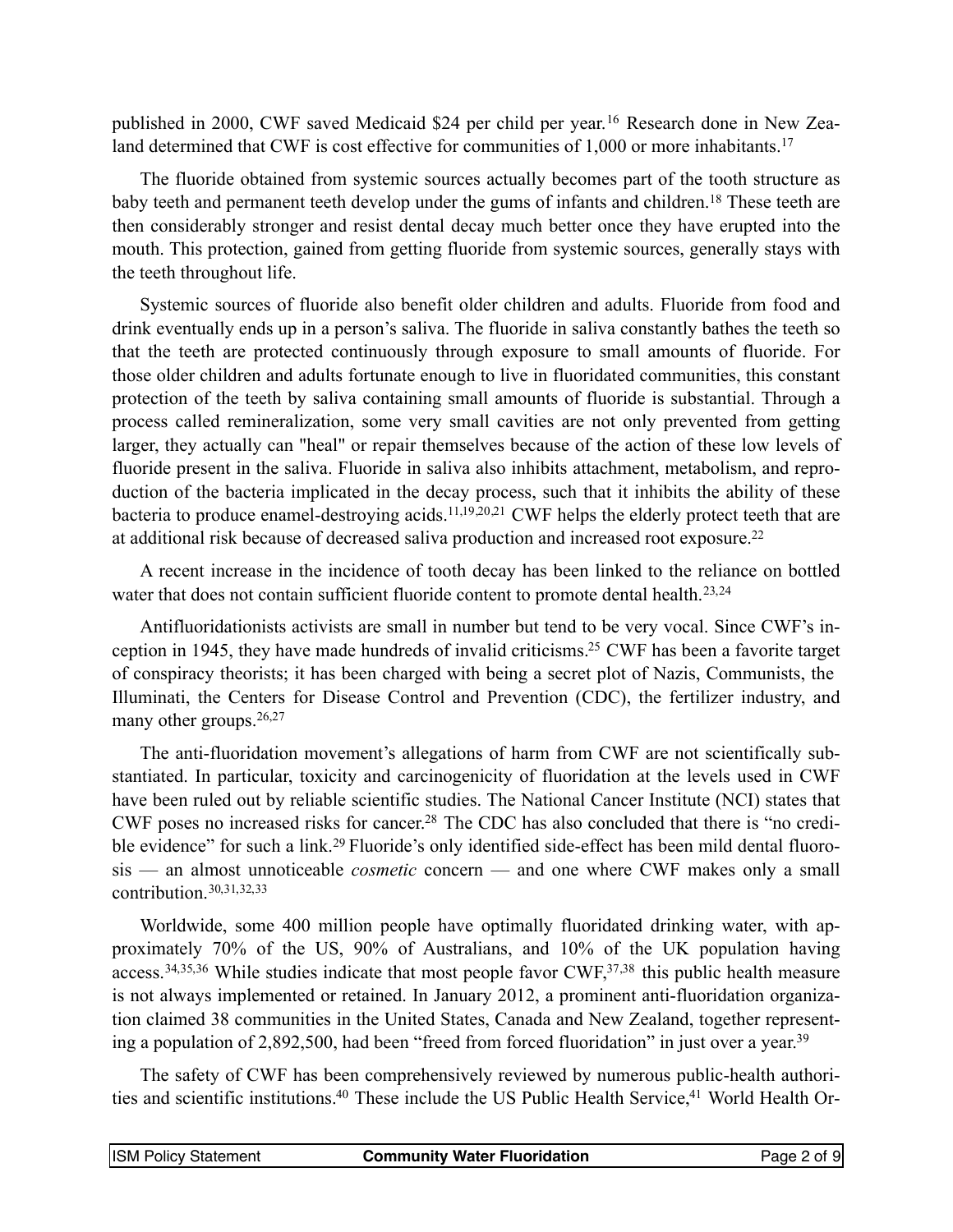ganization,<sup>[42](#page-8-0)</sup> NCI,<sup>28</sup> CDC,<sup>43</sup> National Research Council,<sup>[44](#page-8-2)</sup> and National Health and Medical Re-search Council (Australia).<sup>[45](#page-8-3)</sup> None has ever identified any health risk with the levels of fluoride provided by CWF. As Consumers Union, another supporter of CWF, has aptly concluded:

*The simple truth is that there's no "scientific controversy" over the safety of fluoridation. The practice is safe, economical, and beneficial. The survival of this fake controversy represents one of the major triumphs of quackery over science in our generation.*[46](#page-8-4)

US courts have also recognized that there is no scientific controversy over the safety and efficacy of CWF. No appellate court – state or federal – has ever ruled that fluoridation of local water systems is an unconstitutional exercise of government power. Moreover, because fluoride is scientifically classified as a naturally-occurring mineral nutrient, like calcium or iron, courts have also consistently found that adjusting fluoride levels in water cannot be legally characterized as "mass medication."[47,](#page-8-5)[48,](#page-8-6)[49](#page-8-7)

## **DISCUSSION**

For a democratic society to make sound decisions about CWF, the debate that occurs should be reliably informed; scientific evidence and reasoning should be indispensable in making public health policy. Yet every year, some communities needlessly forego CWF, with resulting declines in dental health. Policy makers may see CWF as a place to trim public expenditures, especially when faced with local anti-fluoridation activists clamoring for an end to CWF, but it is a pennywise, pound-foolish decision for the community. Decades of sound research and experience with CWF have made certain conclusions clear and inescapable.

**Individuals can receive lifetime benefits** from CWF, in improved quality of life, employment opportunities, and in the dental care savings (not only for the initial treatment for caries, but in the subsequent need for caps, root canals, tooth loss, dentures, etc.). Poor communities are especially impacted negatively by the lack of CWF.

**No health risks** have been identified with the levels of fluoride provided by CWF. Moreover, researchers continue to monitor changes in diet, climate, and life styles in order to insure the ideal levels of fluoride are present in drinking water.

**Courts have repeatedly ruled** that CWF neither interferes with constitutional freedoms nor is "mass medication" of a population. Since it already occurs in water naturally, CWF is an adjustment of that level. Water treatment should be determined by what is best for the community as a whole. The primary source of fluoride (hydrofluorosilicic acid) is irrelevant; when added to water, this chemical breaks down into fluoride ions, sand and water. Water-treatment engineers have an excellent record of ensuring safe drinking water.

**CWF is practical and economical** for most communities. Where it is not, there are alternative sources of fluoride, but these are considerably more expensive than CWF and require more individual effort than CWF. Reliance on alternative sources of fluoride puts many children at risk.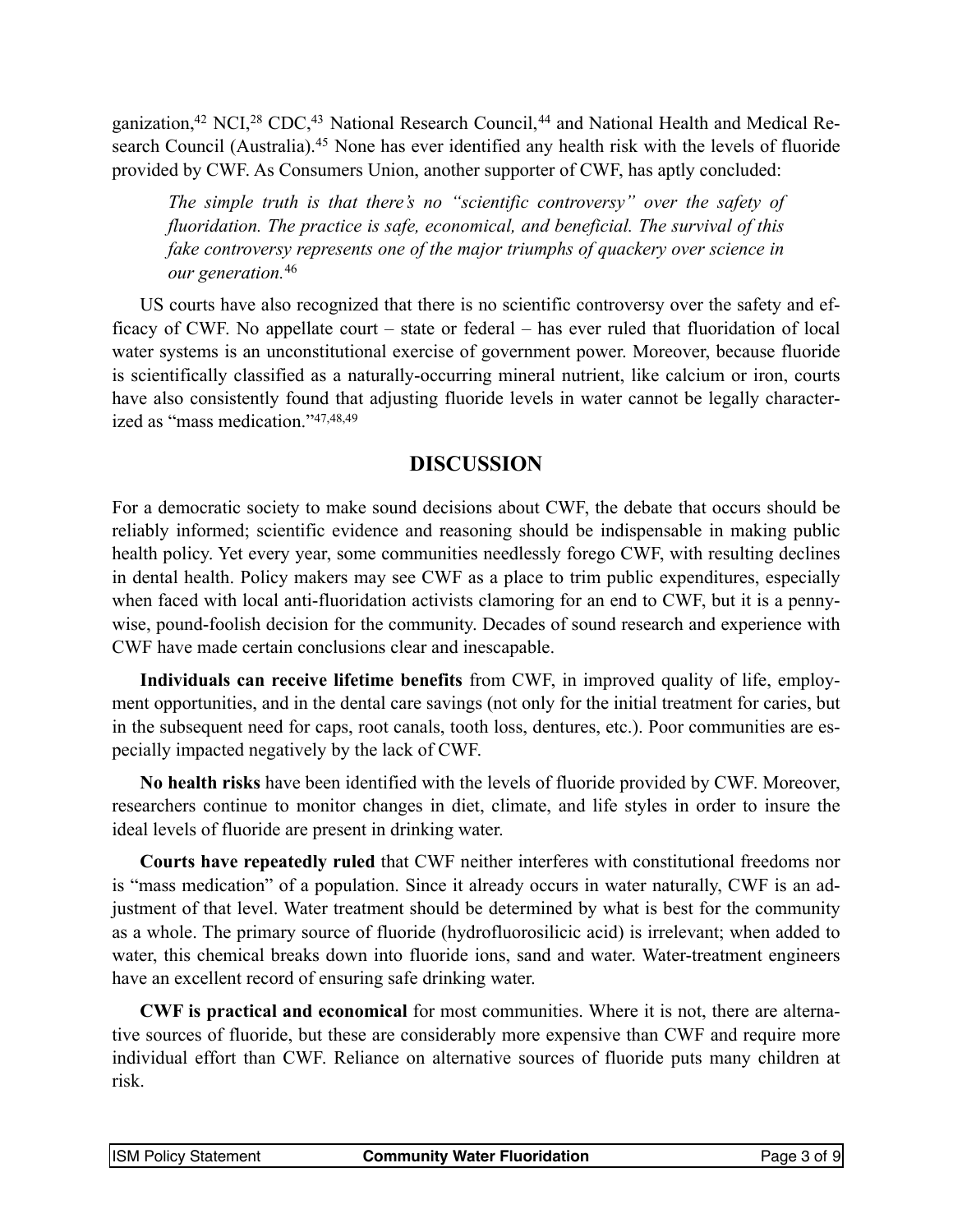**The astounding success of CWF** may make citizens and policymakers complacent about the seriousness of tooth decay and its costs to the community. It is short-sighted to bow to the demands made by anti-fluoridation activists solely on fiscal grounds. It is a sound investment for states and municipalities to establish, maintain, or modernize fluoridation equipment.

**Anti-fluoridation activists use** many conventional propaganda techniques, such as the "Big Lie." The Internet allows false claims about fluoridation to reach a wide audience. Emotionallycharged claims undermine the public's confidence in the proven safety and effectiveness of CWF and have led some communities to reject scientific arguments supporting CWF.

The public can be misled about CWF when the media, in attempting to provide "balanced" reporting on the "controversy," frequently give weight to the views of antifluoridationists that are not warranted by the scientific facts of the matter.

# **NEEDED POLICY**

To help protect the public's dental health, policymakers need to maintain community water fluoridation (CWF) and expand it to underserved communities.

- In order to optimize the dental health of citizens, all communal water systems need to implement CWF as recommended by recognized public health authorities.
- States, NGOs, and insurance companies should financially assist local communities to create and maintain facilities for optimal fluoridation of drinking water.
- The National Institutes of Health and the US Public Health Service need to begin a widespread program of public education, emphasizing the benefits, cost-effectiveness and safety of CWF.
- State health departments, local health officials, and dental and medical societies need to determine the level of fluoride in local water supplies, while educating their states and communities about appropriate fluoride supplementation and the need for CWF. Educators should encourage parents to supervise their children's use of toothpaste.
- State and local dental and medical societies and other health authorities should be prepared to counter unfounded health claims about fluoridation as they arise. While the false claims made by the anti-fluoridation movement need to be addressed, the public especially needs to become familiar with the significant benefits of CWF and its excellent safety record.
- State and local dental/medical societies need to make a priority of reintroducing CWF where the anti-fluoridation movement has stopped this vital public health measure. Citizens in these communities need to be made aware that they are not benefitting from the protections of CWF.
- All bottled water sold for drinking purposes should be required to contain optimal levels of fluoride. Bottled water labels should be required to state the fluoride concentration.
- Media should be mindful that their content is used by voters and policy makers to decide public health issues. Whenever a story touches on CWF, reporters and editors should fact-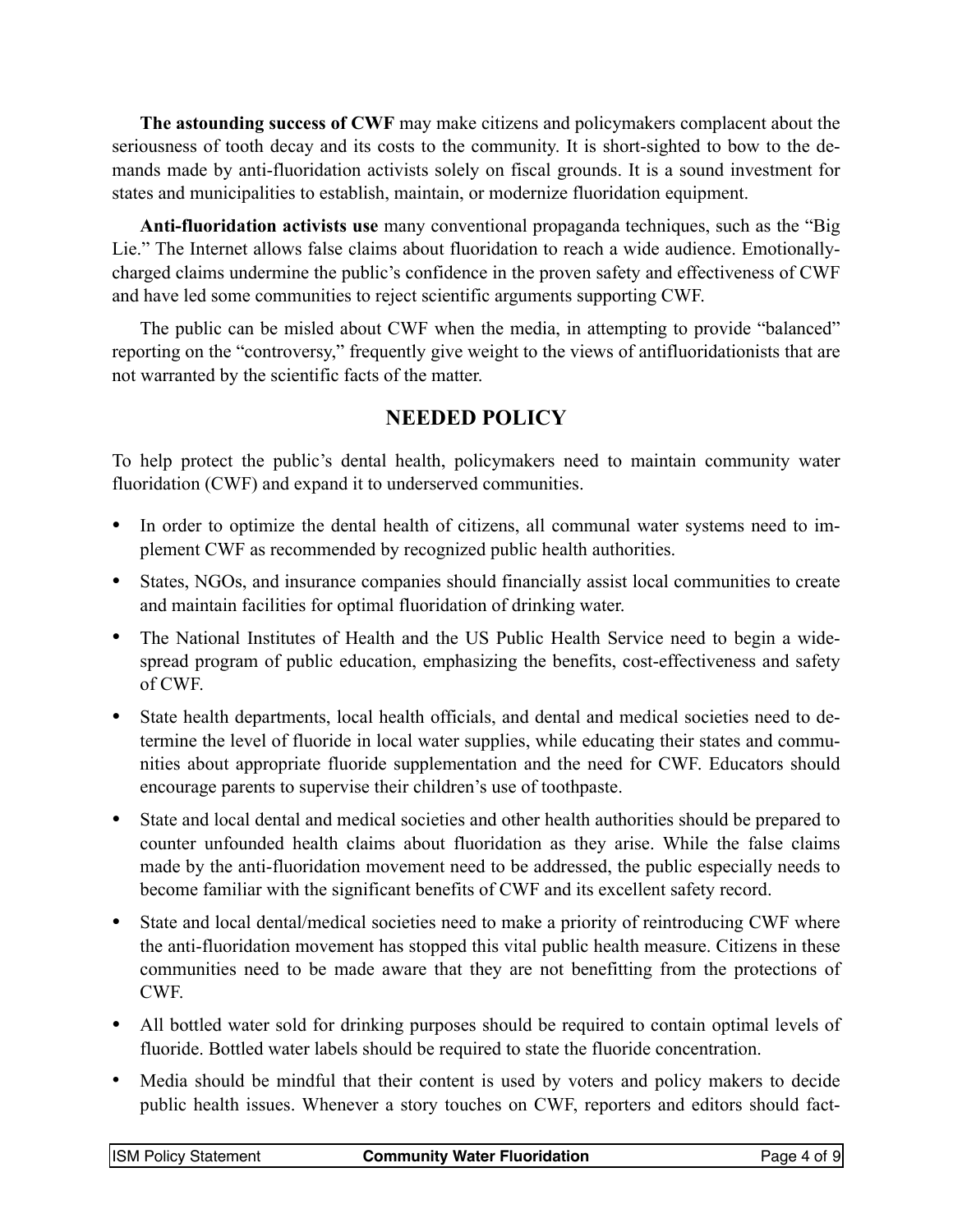check with reliable and authoritative sources, and balance the story in accordance with the weight of the facts.

• Policy makers should seek out scientifically reliable information and opinion, and base decisions about CWF accordingly.

> **Approved by ISM Board of Directors 22 January 2012**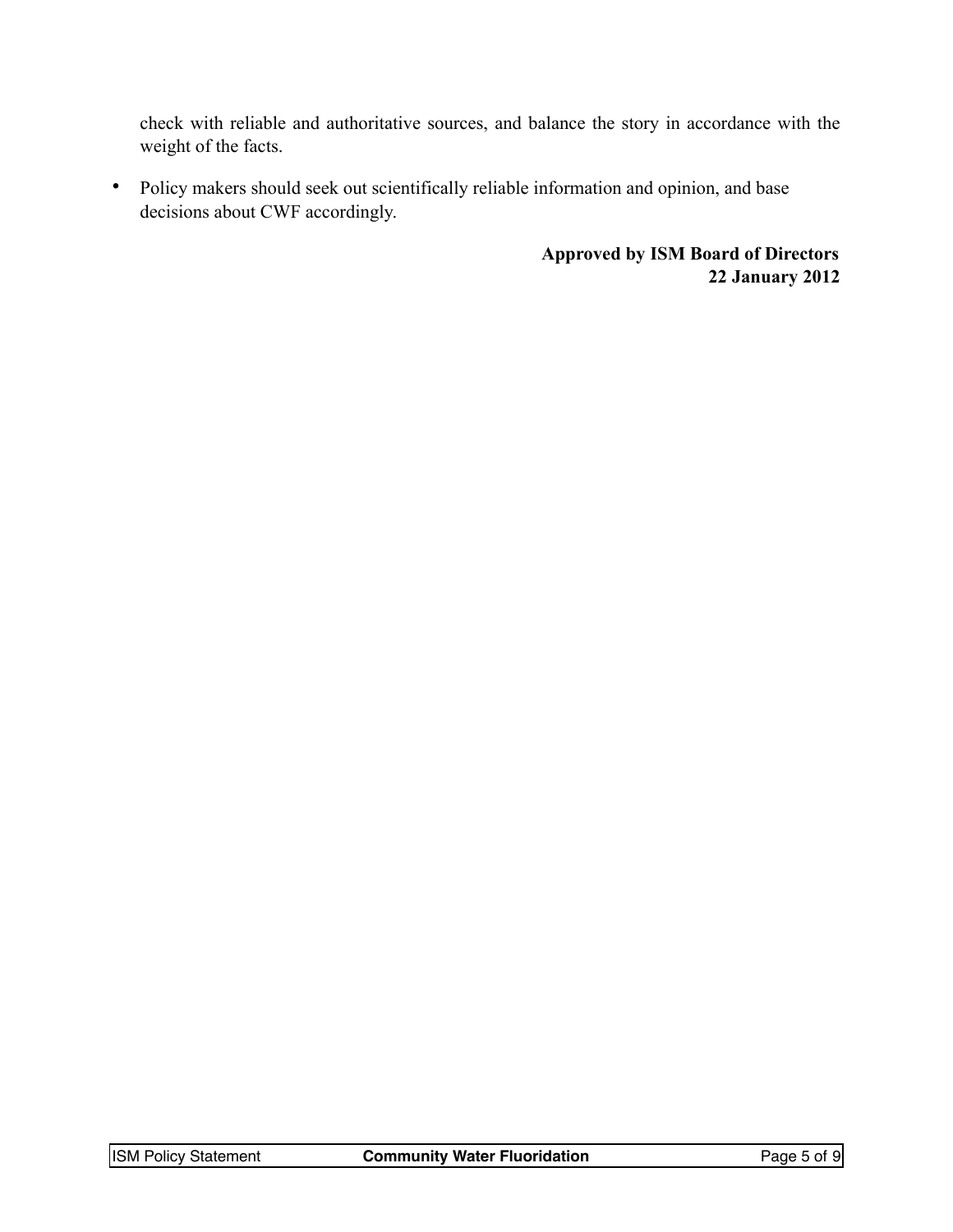### **FURTHER READING**

Campaign for Dental Health. ["Possible responses to common anti-fluoride claims.](http://www.ilikemyteeth.org/wp-content/uploads/2010/11/Myths-and-Facts-Sheet-2.pdf)" *Myths & Facts Sheet* [online], 2011.

Pew Center on the States. ["Savings from water fluoridation: what the evidence shows](http://www.ilikemyteeth.org/wp-content/uploads/2010/11/Savings-from-Fluoridation.pdf)." [online] 2010.

Jason M. Armfield. "[When public action undermines public health: a critical examination of an](http://dx.doi.org/10.1186/1743-8462-4-25)[tifluoridationist literature.](http://dx.doi.org/10.1186/1743-8462-4-25)" *Australia and New Zealand Health Policy* [online]*,* 2007 Dec 9; 4:25.

C. Albert Young. ["A systematic review of the efficacy and safety of fluoridation.](http://missclasses.com/mp3s/Prize%20CD%202010/Previous%20years/Fluoride/review.pdf)" *Evidence-Based Dentistry,* 2008 Jun; 9(2):39-43.

Committee on Fluoride in Drinking Water, National Research Council. *[Fluoride in Drinking Wa](http://www.nap.edu/catalog.php?record_id=11571%23toc)[ter: A Scientific Review of EPA's standards](http://www.nap.edu/catalog.php?record_id=11571%23toc)*. Washington: National Academies of Science, 2006. (ISBN 978-0-309-10128-8)

National Cancer Institute. ["Fluoridated water: questions and answers.](http://www.cancer.gov/cancertopics/factsheet/Risk/fluoridated-water%23)" *NCI Fact Sheet* [online], reviewed 29 Jun 2005.

American Dental Association. *[Fluoridation Facts](http://www.ada.org/sections/newsAndEvents/pdfs/fluoridation_facts.pdf)*. Chicago: The Association, 2005.

British Fluoridation Society, UK Public Health Association, British Dental Association & Faculty of Public Health. *[One in a Million: The Facts About Water Fluoridation](http://www.bfsweb.org/onemillion/onemillion.htm)*. Oldham, UK: The Society, 2nd edition, 2004 Jun.

US Centers for Disease Control and Prevention. "[Recommendations for using fluoride to prevent](http://www.cdc.gov/mmwr/preview/mmwrhtml/rr5014a1.htm)  [and control dental caries in the United States.](http://www.cdc.gov/mmwr/preview/mmwrhtml/rr5014a1.htm)" *Morbidity & Mortality Weekly Report*. 2001 Aug 17; 50(RR14):1-42.

Michael W. Easley. "[Opposition to community water fluoridation and connections to the 'alterna](http://www.f-take.com/01-m-easley.htm)[tive medicine' movement.](http://www.f-take.com/01-m-easley.htm)" *Scientific Review of Alternative Medicine.* 2001; 5(1):24-31.

National Institute of Dental and Craniofacial Research. *[Oral Health in America: A Report of the](http://www.surgeongeneral.gov/library/oralhealth/)  [Surgeon General](http://www.surgeongeneral.gov/library/oralhealth/)* (Rockville, MD: National Institutes of Health, 2000):158-166.

Division of Oral Health, National Center for Chronic Disease Prevention. "[Achievements in](http://www.cdc.gov/mmwr/preview/mmwrhtml/mm4841a1.htm)  [public health, 1900-1999: fluoridation of drinking water to prevent dental caries](http://www.cdc.gov/mmwr/preview/mmwrhtml/mm4841a1.htm)." *Morbidity and Mortality Weekly Report,* 1999 Oct 22; 48(41):933-940.

Michael W. Easley. "[A symposium on the new fight for fluorides, part I: The new antifluorida](http://dx.doi.org/10.1111/j.1752-7325.1985.tb01127.x)[tionists: who are they and how do they operate?](http://dx.doi.org/10.1111/j.1752-7325.1985.tb01127.x)" *Journal of Public Health Dentistry*, 1985 Summer; 45(3):133-141.

Stephen J. Barrett & Sheldon Rovin, eds. *[The Tooth Robbers: A Pro-Fluoridation Handbook](http://www.dentalwatch.org/fl/tooth_robbers.pdf)*. Philadelphia: Stickley, 1980.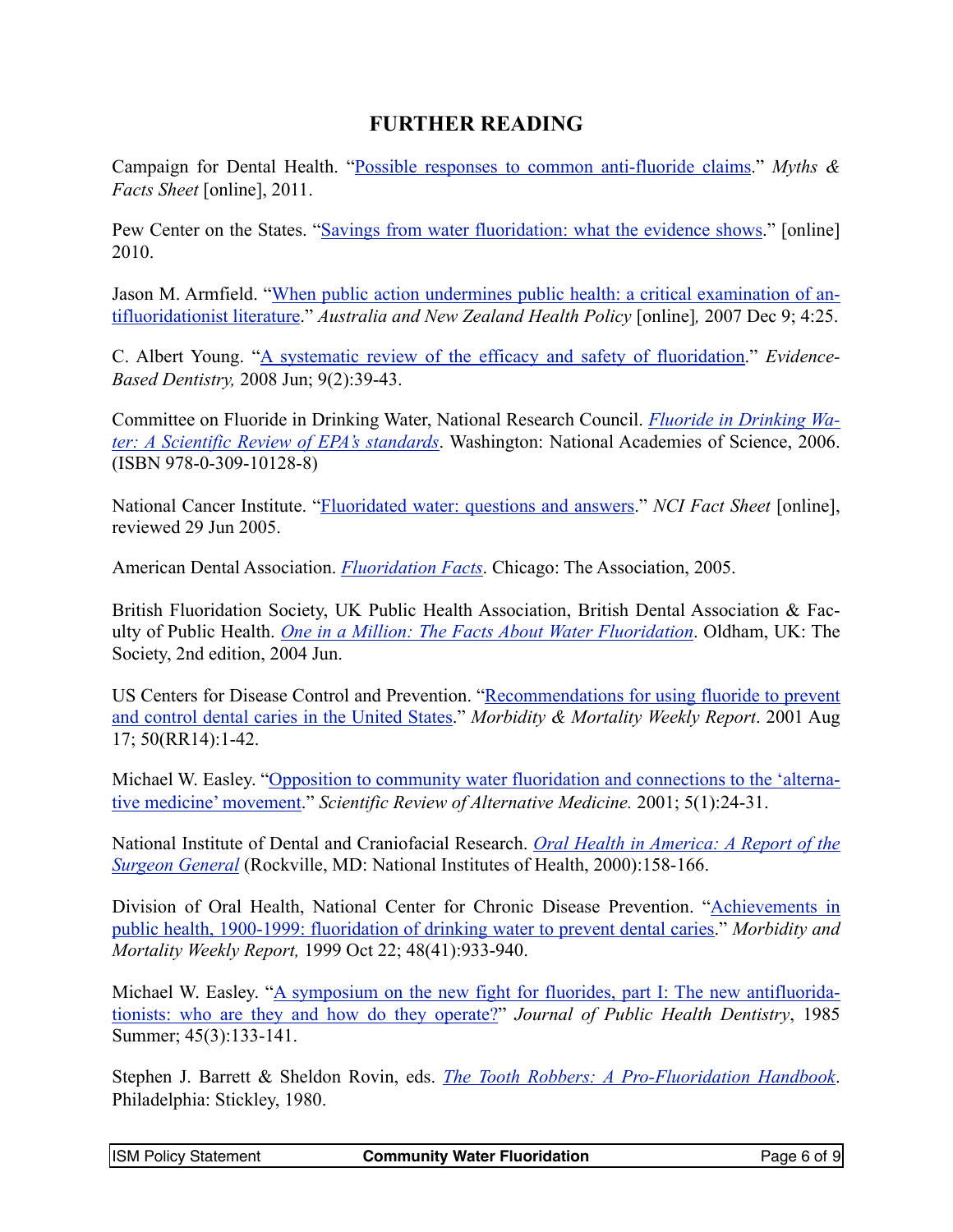#### **References**

- <span id="page-6-0"></span><sup>1</sup> Food and Nutrition Board, Institute of Medicine. *Dietary Reference Intakes: A Risk Assessment Model For Establishing Upper Intake Levels For Nutrients* (Washington: National Academies Press, 1998):20,22,23,28. [\(ISBN 0-309-06348-5\)](http://www.ncbi.nlm.nih.gov/books/NBK45189/pdf/TOC.pdf)
- <span id="page-6-1"></span><sup>2</sup> National Institute of Dental and Craniofacial Research (2000), *op. cit., supra*, p.160.
- <span id="page-6-2"></span>3 National Health and Medical Research Council. "The Efficacy and Safety of Fluoridation." *NHMRC Public Statement*, 2007 [online]. [http://www.nhmrc.gov.au/\\_files\\_nhmrc/file/media/media/rel07/Fluoride\\_Flyer.pdf](http://www.nhmrc.gov.au/_files_nhmrc/file/media/media/rel07/Fluoride_Flyer.pdf)
- <span id="page-6-3"></span>4 British Medical Association. "Fluoridation of water." *BMA Policy*, 2010 Jan 12 [online]. [http://](http://www.bma.org.uk/health_promotion_ethics/environmental_health/Fluoriwater.jsp) [www.bma.org .uk/health\\_promotion\\_ethics/environmental\\_health/Fluoriwater.jsp](http://www.bma.org.uk/health_promotion_ethics/environmental_health/Fluoriwater.jsp)
- <span id="page-6-4"></span>5 Clarkson J, McLoughlin J & O'Hickey S. "Water fluoridation in Ireland—a success story." *Journal of Dental Research*, 2003 May; 82(5):334-337. [\[abstract](http://dx.doi.org/10.1177/154405910308200502)]
- <span id="page-6-5"></span>6 Health Canada. *It's Your Health: Fluoride and Human Health* (Ottawa, Canada: Minister of Health, rev. 2010). (ISBN 978-1-100-17147-0) [http://www.hc-sc.gc.ca/hl-vs/alt\\_formats/pacrb-dgapcr/pdf/iyh-vsv/environ/fluor](http://www.hc-sc.gc.ca/hl-vs/alt_formats/pacrb-dgapcr/pdf/iyh-vsv/environ/fluor-eng.pdf)[eng.pdf](http://www.hc-sc.gc.ca/hl-vs/alt_formats/pacrb-dgapcr/pdf/iyh-vsv/environ/fluor-eng.pdf)
- <span id="page-6-6"></span>7 Dodes JE, "Fluoridation in the 21st Century." In Lehr JH and Keeley J, eds., *Water Encyclopedia: Domestic, Municipal, and Industrial Water Supply and Waste Disposal* (Hoboken, NJ: Wiley, 2005), 2:254-256. [\(ISBN](http://www.wiley.com/WileyCDA/WileyTitle/productCd-0471736864.html) [978-0-471-73686-8](http://www.wiley.com/WileyCDA/WileyTitle/productCd-0471736864.html))
- <span id="page-6-7"></span>8 National Research Council (2006), *op. cit., supra*.
- <span id="page-6-8"></span>9 Brunelle JA & Carlos JP. "Recent trends in dental caries in U.S. children and the effect of water fluoridation," *Journal of Dental Research*, 1990 Feb; 69(Spec Iss):723-727; discussion, 820-823. [[abstract\]](http://www.ncbi.nlm.nih.gov/sites/entrez?Db=pubmed&Cmd=Retrieve&list_uids=2312893)
- <span id="page-6-9"></span><sup>10</sup> National Institute of Dental and Craniofacial Research (2000), *op. cit., supra*, p.162.
- <span id="page-6-10"></span><sup>11</sup> Division of Oral Health, Centers for Disease Control and Prevention. "Cost savings of community water fluoridation." *CDC Fact Sheet*, 2009 Sep 1 [online]. [http://www.cdc.gov/fluoridation/fact\\_sheets/cost.htm](http://www.cdc.gov/fluoridation/fact_sheets/cost.htm)
- <span id="page-6-11"></span>12 Centers for Disease Control and Prevention. *An ounce of prevention…what are the returns?* (Atlanta, GA: US Department of Health and Human Services, 2nd edn., 1999), p. 10. [ftp://ftp.cdc.gov/pub/Publications/mmwr/](http://ftp://ftp.cdc.gov/pub/Publications/mmwr/other/ozprev.pdf)  [other/ozprev.pdf](http://ftp://ftp.cdc.gov/pub/Publications/mmwr/other/ozprev.pdf)
- <span id="page-6-12"></span><sup>13</sup> Centers for Disease Control and Prevention, ["Public health focus: fluoridation of community water systems](http://www.cdc.gov/mmwr/preview/mmwrhtml/00016840.htm)," *Morbidity & Mortality Weekly Report*, 1992 May 29; 41(21):372-375,381.
- <span id="page-6-13"></span>14 Berg JH & Slayton RL. *Early Childhood Oral Health* (New York: Wiley-Blackwell, 2009), p. 44. [\(ISBN](http://www.wiley.com/WileyCDA/WileyTitle/productCd-0813824168.html) [978-0-8138-2416-1](http://www.wiley.com/WileyCDA/WileyTitle/productCd-0813824168.html))
- <span id="page-6-14"></span><sup>15</sup> Silverstein SC. Testimony before the US Congressional Biomedical Research Caucus. Washington: 1995 Feb 10. Regarding a finding by the Federation of American Societies of Experimental Biology.
- <span id="page-6-15"></span>16 Texas Department of Health, "[Water fluoridation costs in Texas: Texas Health Steps \(EPSDT-Medicaid\)](http://www.dshs.state.tx.us/dental/pdf/fluoridation.pdf)," 2000 May.
- <span id="page-6-16"></span><sup>17</sup> Wright JC, Bates MN, Cutress T & Lee M. "The cost-effectiveness of fluoridating water supplies in New Zealand," *The Australian and New Zealand Journal of Public Health*, 2001 Apr; 25(2):170-178. [\[abstract](http://dx.doi.org/10.1111/j.1753-6405.2001.tb01841.x)]
- <span id="page-6-17"></span>18 Newbrun E, ed. *Fluorides and Dental Caries: Contemporary Concepts for Practitioners and Students* (Springfield, IL: Thomas, 1986, 3rd edn.). ([ISBN 0398051968\)](http://lccn.loc.gov/85024520)
- <span id="page-6-18"></span><sup>19</sup> Lambrou D, Larsen MJ, Fejerskov O & Tachos G, "The effect of fluoride in saliva on remineralization of dental enamel in humans," *Caries Research*, 1981; 15(5):341-345. [[abstract\]](http://dx.doi.org/10.1159/000260536)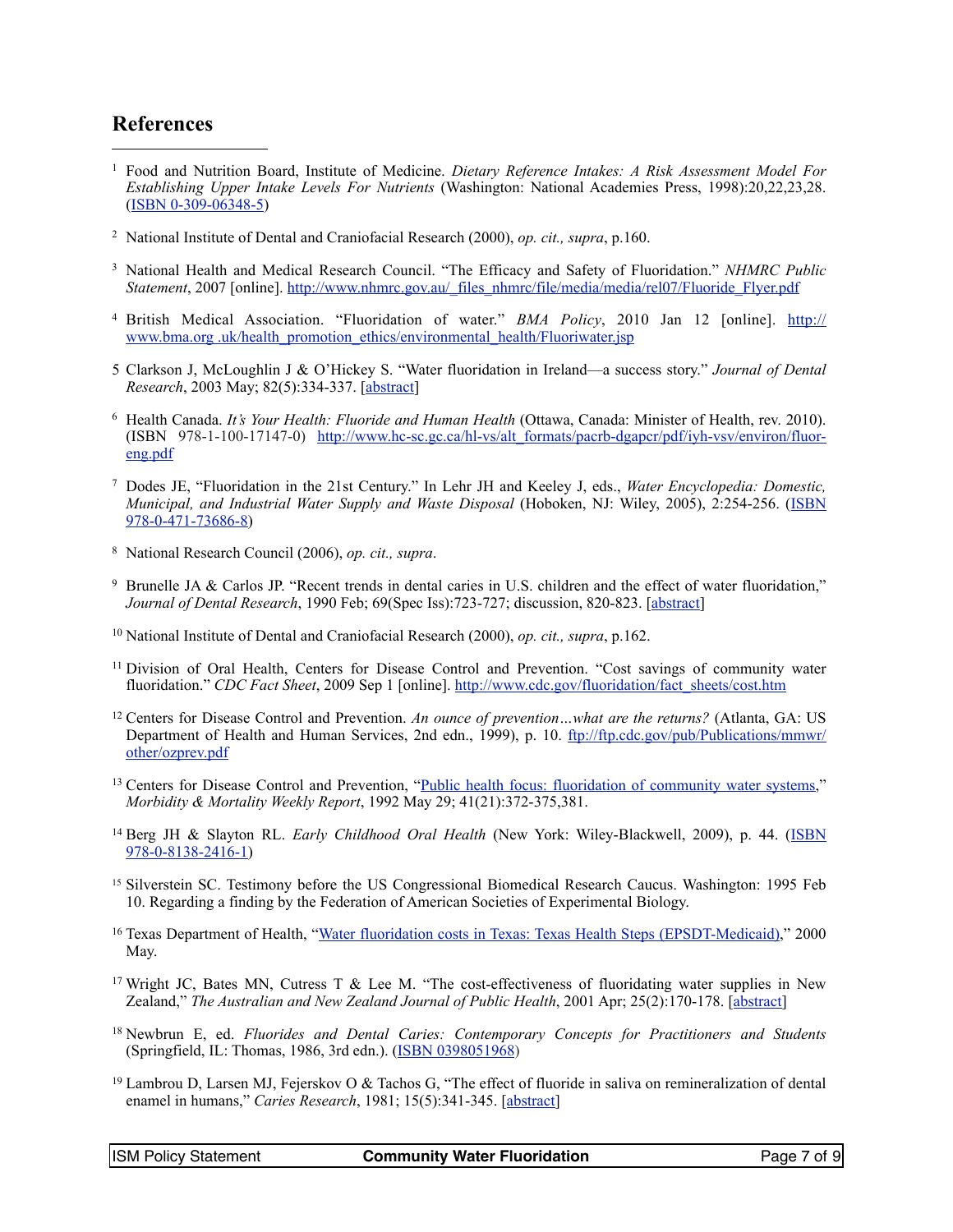- <span id="page-7-0"></span><sup>20</sup> Jones S, Burt BA, Petersen PE & Lennon MA. "[The effective use of fluorides in public health,](http://www.who.int/bulletin/volumes/83/9/670.pdf)" *Bulletin of the World Health Organization*, 2005 Sep; 83(9):670-676.
- <span id="page-7-1"></span><sup>21</sup> American Dental Association (2005), *op. cit., supra*.
- <span id="page-7-2"></span><sup>22</sup> National Institute of Dental and Craniofacial Research (2000), *op. cit., supra*, p.161.
- <span id="page-7-3"></span>23 Smith M. "Bottled water cited as contributing to cavity comeback," *MedPage Today*, 2005 Sep 19 [online]. <http://www.medpagetoday.com/PrimaryCare/DentalHealth/1756>
- <span id="page-7-4"></span><sup>24</sup> Division of Oral Health, Centers for Disease Control and Prevention. "Bottled water and fluoride." *CDC Fact Sheet,* 2011 Jan 7 [online]. [http://www.cdc.gov/fluoridation/fact\\_sheets/bottled\\_water.htm](http://www.cdc.gov/fluoridation/fact_sheets/bottled_water.htm)
- <span id="page-7-5"></span>25 Bernhardt M & Sprague B, "The poisonmongers," in Barrett & Rovin, eds., *op. cit., supra*, pp. 3-4.
- <span id="page-7-6"></span>26 Easley MW (2001), *op. cit., supra*.
- <span id="page-7-7"></span>27 Bowers B. "Truth about fluoride doesn't include Nazi myth." *PolitiFact Florida*, 2011 Oct 6 [online]. [http://](http://www.politifact.com/florida/statements/2011/oct/06/critics-water-fluoridation/truth-about-fluoride-doesnt-include-nazi-myth/)  [www.politifact.com/florida/statements/2011/oct/06/critics-water-fluoridation/truth-about-fluoride-doesnt](http://www.politifact.com/florida/statements/2011/oct/06/critics-water-fluoridation/truth-about-fluoride-doesnt-include-nazi-myth/)[include-nazi-myth/](http://www.politifact.com/florida/statements/2011/oct/06/critics-water-fluoridation/truth-about-fluoride-doesnt-include-nazi-myth/)
- <span id="page-7-8"></span>28 National Cancer Institute (2005), *op. cit., supra*.
- <span id="page-7-9"></span>29 National Center for Chronic Disease Prevention (1999), *op. cit., supra*.
- <span id="page-7-10"></span><sup>30</sup> Holloway PJ. "[Government should meet commitment made in white paper](http://www.ncbi.nlm.nih.gov/pmc/articles/PMC1120532/)" [letter], *British Medical Journal*, 2001 Jun 16; 322(7300):1486.
- <span id="page-7-11"></span><sup>31</sup> American Dental Association (2005), *op. cit., supra*, pp. 28-31.
- <span id="page-7-12"></span>32 Lewis DW & Banting DW, "Water fluoridation: current effectiveness and dental fluorosis," *Community Dentistry and Oral Epidemiology*, 1994 Jun; 22(3):153-158. [[abstract](http://dx.doi.org/10.1111/j.1600-0528.1994.tb01833.x)]
- <span id="page-7-13"></span>33 Division of Oral Health, Centers for Disease Control and Prevention. "Dental fluorosis." *CDC Fact Sheet,* 2011 Jan 6 [online]. [http://www.cdc.gov/fluoridation/safety/dental\\_fluorosis.htm](http://www.cdc.gov/fluoridation/safety/dental_fluorosis.htm)
- <span id="page-7-14"></span><sup>34</sup> British Fluoridation Society *et al.* (2001), *op. cit., supra*.
- <span id="page-7-15"></span>35 Victoria Department of Health, "Water fluoridation in Victoria and Australia," *Victorian Government Health Information*, 2011 Mar 10 [online].<http://www.health.vic.gov.au/environment/fluoridation/flumap.htm>
- <span id="page-7-16"></span><sup>36</sup> Division of Oral Health, Centers for Disease Control and Prevention, "2008 water fluoridation statistics," *CDC Fact Sheet,* 2010 Aug 9 [online].<http://www.cdc.gov/fluoridation/statistics/2008stats.htm>
- <span id="page-7-17"></span><sup>37</sup> Mummery WK, Duncan M & Kift R. "Socio-economic differences in public opinion regarding water fluoridation in Queensland." *Australian and New Zealand Journal of Public Health*, 2007 Aug; 31(4):336-339. [\[abstract](http://dx.doi.org/10.1111/j.1753-6405.2007.00082.x)]
- <span id="page-7-18"></span><sup>38</sup> American Dental Association (2005), *op. cit., supra*, p. 48.
- <span id="page-7-19"></span><sup>39</sup> Fluoride Action Network. "Cities that voted against fluoridation." *News*, 2011 Nov (rev 2012 Jan) [online, accessed 2012 Jan 14]. [http://www. fluoridealert.org/breaking\\_news.aspx](http://www.fluoridealert.org/breaking_news.aspx)
- <span id="page-7-20"></span><sup>40</sup> Division of Oral Health, Centers for Disease Control and Prevention, "Scientific reviews: assessing the weight of the evidence," *CDC Fact Sheet,* 2010 Jan 29 [online]. <http://www.cdc.gov/fluoridation/safety/systematic.htm>
- <span id="page-7-21"></span><sup>41</sup> Ad Hoc Subcommittee on Fluoride, US Public Health Service. *Review of Fluoride: Benefits and Risks*. Report, 1991 Feb. <http://www.health.gov/environment/ReviewofFluoride/default.htm>